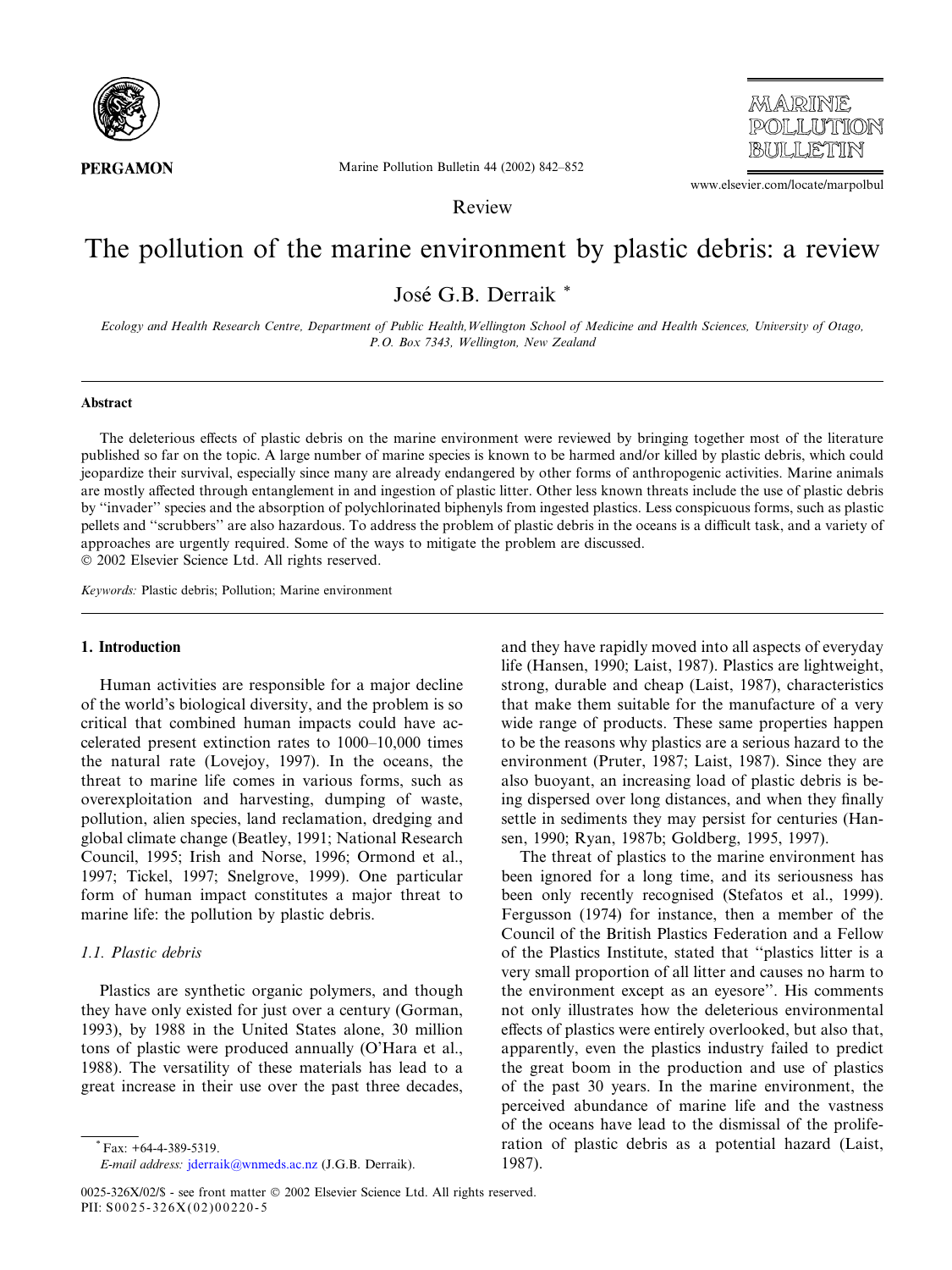The literature on marine debris leaves no doubt that plastics make-up most of the marine litter worldwide (Table 1). Though the methods were not assessed to ensure that the results were comparable, Table 1 clearly indicates the predominance of plastics amongst the marine litter, and its proportion consistently varies between 60% and 80% of the total marine debris (Gregory and Ryan, 1997).

It is not possible to obtain reliable estimates of the amount of plastic debris that reaches the marine environment, but the quantities are nevertheless quite substantial. In 1975 the world's fishing fleet alone dumped into the sea approximately 135,400 tons of plastic fishing gear and 23,600 tons of synthetic packaging material (Cawthorn, 1989; DOC, 1990). Horsman (1982) estimated that merchant ships dump 639,000 plastic containers each day around the world, and ships are therefore, a major source of plastic debris (Shaw, 1977; Shaw and Mapes, 1979). Recreational fishing and boats are also responsible for dumping a considerable amount of marine debris, and according to the US Coast Guard they dispose approximately 52% of all rubbish dumped in US waters (UNESCO, 1994).

Plastic materials also end up in the marine environment when accidentally lost, carelessly handled (Wilber, 1987) or left behind by beachgoers (Pruter, 1987). They also reach the sea as litter carried by rivers and municipal drainage systems (Pruter, 1987; Williams and Simmons, 1997). There are major inputs of plastic litter from land-based sources in densely populated or industrialized areas (Pruter, 1987; Gregory, 1991), most in the form of packaging. A study on Halifax Harbour

Table 1

Proportion of plastics among marine debris worldwide (per number of items)

| Locality                                | Litter type    | Percentage of debris items | Source                       |
|-----------------------------------------|----------------|----------------------------|------------------------------|
|                                         |                | represented by plastics    |                              |
| 1992 International Coastal Cleanups     | Shoreline      | 59                         | Anon (1990)                  |
| St. Lucia, Caribbean                    | Beach          | 51                         | Corbin and Singh (1993)      |
| Dominica, Caribbean                     | Beach          | 36                         | Corbin and Singh (1993)      |
| Curaçao, Caribbean                      | Beach          | 40/64                      | Debrot et al. (1999)         |
| Bay of Biscay, NE Atlantic              | Seabed         | 92                         | Galgani et al. (1995a)       |
| NW Mediterranean                        | Seabed         | 77                         | Galgani et al. (1995b)       |
| French Mediterranean Coast              | Deep sea floor | >70                        | Galgani et al. (1996)        |
| European coasts                         | Sea floor      | >70                        | Galgani et al. (2000)        |
| Caribbean coast of Panama               | Shoreline      | 82                         | Garrity and Levings (1993)   |
| Georgia, USA                            | Beach          | 57                         | Gilligan et al. (1992)       |
| 5 Mediterranean beaches                 | Beach          | $60 - 80$                  | Golik (1997)                 |
| 50 South African beaches                | Beach          | >90                        | Gregory and Ryan (1997)      |
| 88 sites in Tasmania                    | Beach          | 65                         | Gregory and Ryan (1997)      |
| Argentina                               | Beach          | $37 - 72$                  | Gregory and Ryan (1997)      |
| 9 Sub-Antarctic Islands                 | Beach          | $51 - 88$                  | Gregory and Ryan (1997)      |
| South Australia                         | Beach          | 62                         | Gregory and Ryan (1997)      |
| Kodiak Is, Alaska                       | Seabed         | $47 - 56$                  | Hess et al. (1999)           |
| Tokyo Bay, Japan                        | Seabed         | $80 - 85$                  | Kanehiro et al. (1995)       |
| North Pacific Ocean                     | Surface waters | 86                         | Laist (1987)                 |
| Mexico                                  | Beach          | 60                         | Lara-Dominguez et al. (1994) |
| Transkei, South Africa                  | Beach          | 83                         | Madzena and Lasiak (1997)    |
| National Parks in USA                   | Beach          | 88                         | Manski et al. (1991)         |
| Mediterranean Sea                       | Surface waters | $60 - 70$                  | Morris (1980)                |
| Cape Cod, USA                           | Beach/harbour  | 90                         | Ribic et al. (1997)          |
| 4 North Atlantic harbors, USA           | Harbour        | $73 - 92$                  | Ribic et al. (1997)          |
| Is. Beach State Park, New Jersey, USA   | Beach          | 73                         | Ribic (1998)                 |
| Halifax Harbour, Canada                 | Beach          | 54                         | Ross et al. (1991)           |
| Price Edward Is., Southern Ocean        | Beach          | 88                         | Ryan (1987b)                 |
| Gough Is., Southern Ocean               | Beach          | 84                         | Ryan (1987b)                 |
| Heard Is., Southern Ocean               | Beach          | 51                         | Slip and Burton (1991)       |
| Macquire Is., Southern Ocean            | Beach          | 71                         | Slip and Burton (1991)       |
| New Zealand                             | Beach          | 75                         | Smith and Tooker (1990)      |
| Two gulfs in W. Greece                  | Seabed         | $79 - 83$                  | Stefatos et al. (1999)       |
| South German Bight                      | Beach          | 75                         | Vauk and Schrey (1987)       |
| Bird Is., South Georgia, Southern Ocean | Beach          | 88 <sup>a</sup>            | Walker et al. (1997)         |
| Fog Bay, N. Australia                   | Beach          | 32                         | <b>Whiting</b> (1998)        |
| South Wales, UK                         | Beach          | 63                         | Williams and Tudor (2001)    |

Results are arranged in alphabetical order by author.<br><sup>a</sup> 76% of total consisted of synthetic line for long-line fisheries.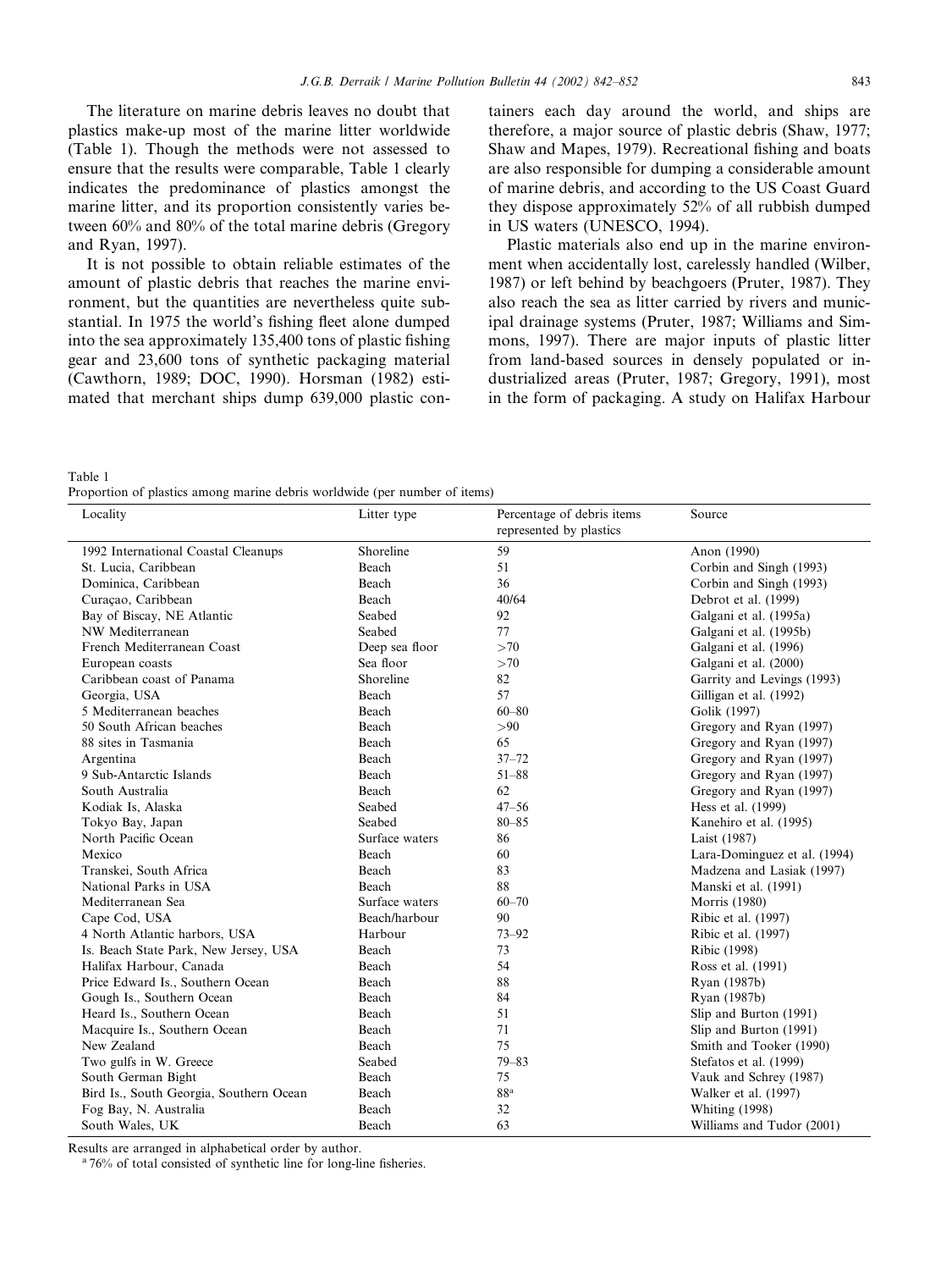in Canada, for instance, showed that 62% of the total litter in the harbour originated from recreation and land-based sources (Ross et al., 1991). In contrast, in beaches away from urban areas (e.g. Alaska) most of the litter is made up of fishing debris.

Not only the aesthetically distasteful plastic litter, but also less conspicuous small plastic pellets and granules are a threat to marine biota. The latter are found in large quantities on beaches (Gregory, 1978, 1989; Shiber, 1979, 1982, 1987; Redford et al., 1997), and are the raw material for the manufacture of plastic products that end up in the marine environment through accidental spillage during transport and handling, not as litter or waste as other forms of plastics (Gregory, 1978; Shiber, 1979; Redford et al., 1997). Their sizes usually vary from 2–6 mm, though occasionally much larger ones can be found (Gregory, 1977, 1978).

Plastic pellets can be found across the Southwest Pacific in surprisingly high quantities for remote and non-industrialised places such as Tonga, Rarotonga and Fiji (Gregory, 1999). In New Zealand beaches they are found in quite considerable amounts, in counts of over 100,000 raw plastic granules per meter of coast (Gregory, 1989), with greatest concentration near important industrial centres (Gregory, 1977). Their durability in the marine environment is still uncertain but they seem to last from 3 to 10 years, and additives can probably extend this period to 30–50 years (Gregory, 1978).

Unfortunately, the dumping of plastic debris into the ocean is an increasing problem. For instance, surveys carried out in South African beaches 5 years apart, showed that the densities of all plastic debris have increased substantially (Ryan and Moloney, 1990). In Panama, experimentally cleared beaches regained about 50% of their original debris load after just 3 months (Garrity and Levings, 1993). Even subantarctic islands are becoming increasingly affected by plastic debris, especially fishing lines (Walker et al., 1997). Benton (1995) surveyed islands in the South Pacific and got to the alarming conclusion that beaches in remote areas had a comparable amount of garbage to a beach in the industrialized western world.

## 2. The threats from plastics pollution to marine biota

There is still relatively little information on the impact of plastics pollution on the ocean's ecosystems (Quayle, 1992; Wilber, 1987). There is however an increasing knowledge about their deleterious impacts on marine biota (Goldberg, 1995). The threats to marine life are primarily mechanical due to ingestion of plastic debris and entanglement in packaging bands, synthetic ropes and lines, or drift nets (Laist, 1987, 1997; Quayle, 1992).

Since the use of plastics continues to increase, so does the amount of plastics polluting the marine environment. Robards et al. (1995) examined the gut content of thousands of birds in two separate studies and found that the ingestion of plastics by seabirds had significantly increased during the 10–15 years interval between studies. A study done in the North Pacific (Blight and Burger, 1997) found plastic particles in the stomachs of 8 of the 11 seabird species caught as bycatch. The list of affected species indicates that marine debris are affecting a significant number of species (Laist, 1997). It affects at least 267 species worldwide, including 86% of all sea turtle species, 44% of all seabird species, and 43% of all marine mammal species (Laist, 1997). The problem may be highly underestimated as most victim are likely to go undiscovered over vast ocean areas, as they either sink or are eaten by predators (Wolfe, 1987).

There is also potential danger to marine ecosystems from the accumulation of plastic debris on the sea floor. According to Kanehiro et al. (1995) plastics made up 80–85% of the seabed debris in Tokyo Bay, an impressive figure considering that most plastic debris are buoyant. The accumulation of such debris can inhibit the gas exchange between the overlying waters and the pore waters of the sediments, and the resulting hypoxia or anoxia in the benthos can interfere with the normal ecosystem functioning, and alter the make-up of life on the sea floor (Goldberg, 1994). Moreover, as for pelagic organisms, benthic biota is likewise subjected to entanglement and ingestion hazards (Hess et al., 1999).

# 2.1. Ingestion of plastics

A study done on 1033 birds collected off the coast of North Carolina in the USA found that individuals from 55% of the species recorded had plastic particles in their guts (Moser and Lee, 1992). The authors obtained evidence that some seabirds select specific plastic shapes and colors, mistaking them for potential prey items. Shaw and Day (1994) came to the same conclusions, as they studied the presence of floating plastic particles of different forms, colors and sizes in the North Pacific, finding that many are significantly under-represented. Carpenter et al. (1972) examined various species of fish with plastic debris in their guts and found that only white plastic spherules had been ingested, indicating that they feed selectively. A similar pattern of selective ingestion of white plastic debris was found for loggerhead sea turtles (Caretta caretta) in the Central Mediterranean (Gramentz, 1988). Among seabirds, the ingestion of plastics is directly correlated to foraging strategies and technique, and diet (Azzarello and Van-Vleet, 1987; Ryan, 1987a; Moser and Lee, 1992; Laist, 1987, 1997). For instance, planktivores are more likely to confuse plastic pellets with their prey than do piscivores, therefore the former have a higher incidence of ingested plastics (Azzarello and Van-Vleet, 1987).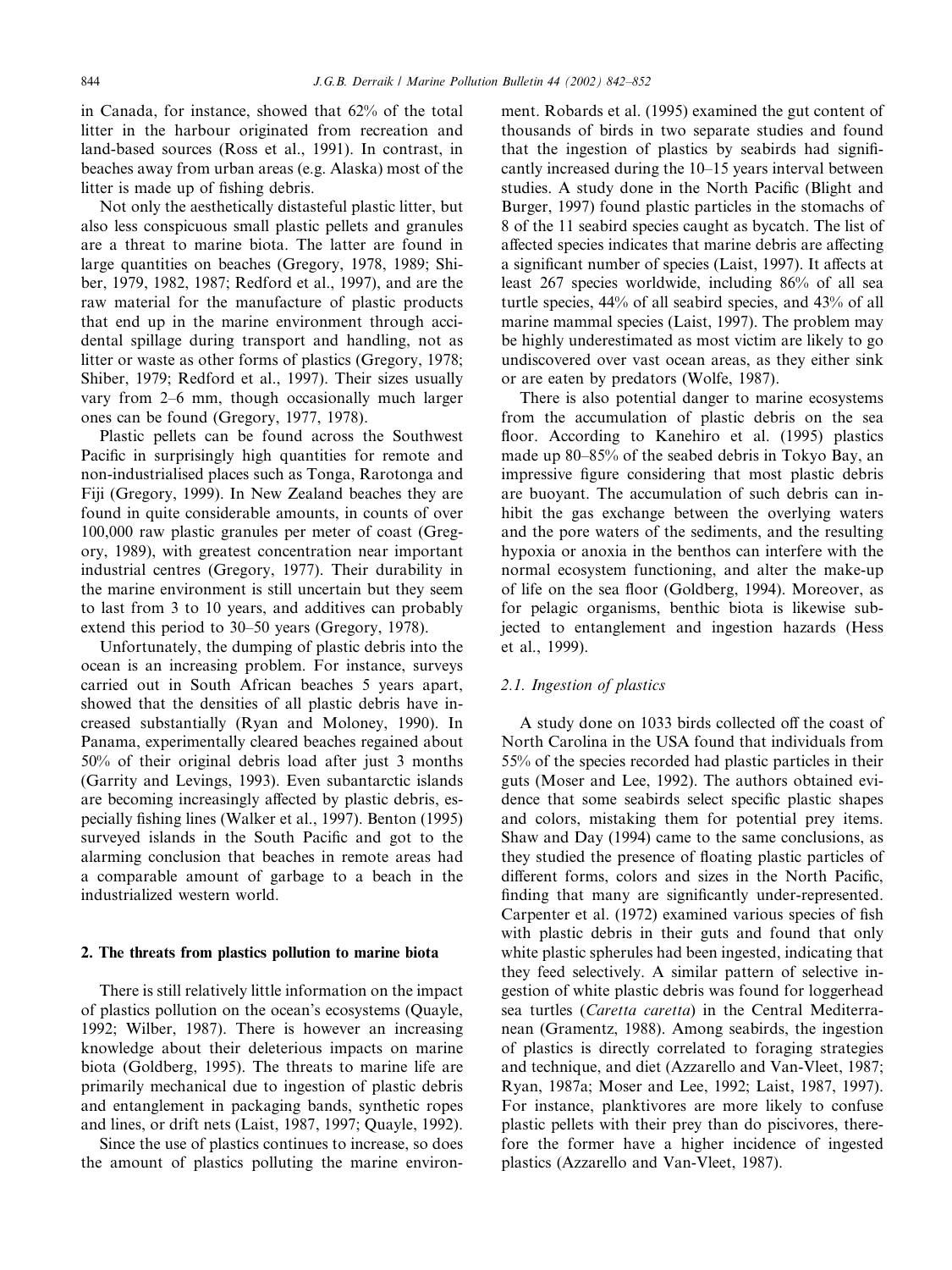Ryan (1988) performed an experiment with domestic chickens (Gallus domesticus) to establish the potential effects of ingested plastic particles on seabirds. They were fed with polyethylene pellets and the results indicated that ingested plastics reduce meal size by reducing the storage volume of the stomach and the feeding stimulus. He concluded that seabirds with large plastic loads have reduced food consumption, which limits their ability to lay down fat deposits, thus reducing fitness. Connors and Smith (1982) had previously reached the same conclusion, as their study indicated that the ingestion of plastic particles hindered formation of fat deposits in migrating red phalaropes (Phalaropus fulicarius), adversely affecting long-distance migration and possibly their reproductive effort on breeding grounds. Spear et al. (1995) however, provided probably the first solid evidence for a negative relationship between number of plastic particles ingested and physical condition (body weight) in seabirds from the tropical Pacific.

Other harmful effects from the ingestion of plastics include blockage of gastric enzyme secretion, diminished feeding stimulus, lowered steroid hormone levels, delayed ovulation and reproductive failure (Azzarello and Van-Vleet, 1987). The ingestion of plastic debris by small fish and seabirds for instance, can reduce food uptake, cause internal injury and death following blockage of intestinal tract (Carpenter et al., 1972; Rothstein, 1973; Ryan, 1988; Zitko and Hanlon, 1991). The extent of the harm, however, will vary among species. Procellariiformes for example, are more vulnerable due to their inability to regurgitate ingested plastics (Furness, 1985; Azzarello and Van-Vleet, 1987).

Laist (1987) and Fry et al. (1987) observed that adults that manage to regurgitate plastic particles could pass them onto the chicks during feeding. The chicks of Laysan albatrosses (Diomedea immutabilis) in the Hawaiian Islands for instance, are unable to regurgitate such materials which accumulate in their stomachs, becoming a significant source of mortality, as 90% of the chicks surveyed had some sort of plastic debris in their upper GI tract (Fry et al., 1987). Even Antarctic and sub-Antarctic seabirds are subjected to this hazard (Slip et al., 1990). Wilson's storm-petrels (Oceanites oceanicus) for instance, pick up plastic debris while wintering in other areas (Van Franeker and Bell, 1988). A whitefaced storm-petrel (Pelagodroma marina) found dead at the isolated Chatham Islands (New Zealand) at a breeding site, had no food in its stomach while its gizzard was packed with plastic pellets (Bourne and Imber, 1982).

The harm from ingestion of plastics is nevertheless not restricted to seabirds. Polythene bags drifting in ocean currents look much like the prey items targeted by turtles (Mattlin and Cawthorn, 1986; Gramentz, 1988; Bugoni et al., 2001). There is evidence that their survival

is being hindered by plastic debris (Duguy et al., 1998), with young sea turtles being particularly vulnerable (Carr, 1987). Balazs (1985) listed 79 cases of turtles whose guts were full of various sorts of plastic debris, and O'Hara et al. (1988) cited a turtle found in New York that had swallowed 540 m of fishing line. Oesophagus and stomach contents were examined from 38 specimens of the endangered green sea turtle (Che*lonia mydas*) on the south of Brazil, 23 of which  $(60.5\%)$ had ingested anthropogenic debris, mainly plastics (Bugoni et al., 2001). Among other C. mydas washed ashore in Florida, 56% had anthropogenic debris in their digestive tracts (Bjorndal et al., 1994). Tomás et al. (2002) found that 75.9% of 54 loggerhead sea turtles (C. caretta) captured by fishermen had plastic debris in their digestive tracts.

At least 26 species of cetaceans have been documented to ingest plastic debris (Baird and Hooker, 2000). A young male pygmy sperm whale (Kogia breviceps) stranded alive in Texas, USA, died in a holding tank 11 days later (Tarpley and Marwitz, 1993). The necropsy showed that the first two stomach compartments were completely occluded by plastic debris (garbage can liner, a bread wrapper, a corn chip bag and two other pieces of plastic sheeting). The death of an endangered West Indian manatee (Trichechus manatus) in 1985 in Florida was apparently caused by a large piece of plastic that blocked its digestive tract (Laist, 1987). Deaths of the also endangered Florida manatee (Trichechus manatus latirostris) have too been blamed on plastic debris in their guts (Beck and Barros, 1991). Secchi and Zarzur (1999) blamed the fate of a dead Blainville's beaked whale (Mesoplodon densirostris) washed ashore in Brazil to a bundle of plastic threads found in the animals' stomach. Coleman and Wehle (1984) and Baird and Hooker (2000) cited other cetaceans that have been reported with ingested plastics, such as the killer whale (Orcinus orca).

Some species of fish off the British coast were found to contain plastic cups within their guts that would eventually lead to their death (Anon, 1975). In the Bristol Channel in the summer of 1973, 21% of the flounders (*Platichthyes flesus*) were found to contain polystyrene spherules (Kartar et al., 1976). The same study found, that in some areas, 25% of sea snails (Liparis liparis) (a fish, despite its common name) were heavily contaminated by such debris. In the New England coast, USA, the same type of spherules were found in 8 out of 14 fish species examined, and in some species 33% of individuals were contaminated (Carpenter et al., 1972).

# 2.2. Plastics ingestion and polychlorinated biphenyls

Over the past 20 years polychlorinated biphenyls (PCBs) have increasingly polluted marine food webs,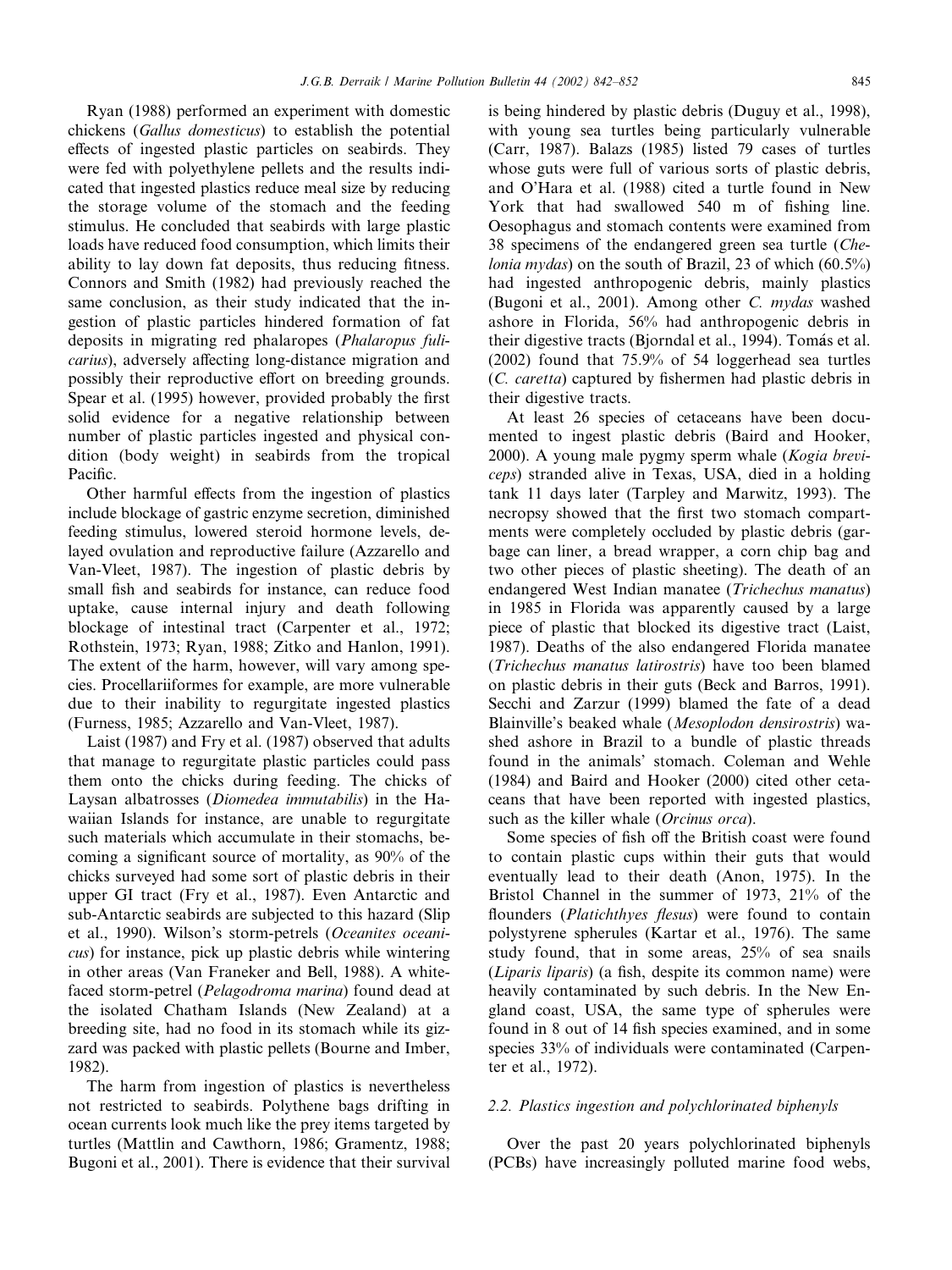and are prevalent in seabirds (Ryan et al., 1988). Though their adverse effects may not always be apparent, PCBs lead to reproductive disorders or death, they increase risk of diseases and alter hormone levels (Ryan et al., 1988; Lee et al., 2001). These chemicals have a detrimental effect on marine organisms even at very low levels and plastic pellets could be a route for PCBs into marine food chains (Carpenter and Smith, 1972; Carpenter et al., 1972; Rothstein, 1973; Zitko and Hanlon, 1991; Mato et al., 2001).

Ryan et al. (1988) studying great shearwaters (Puffinus gravis), obtained evidence that PCBs in the birds' tissues were derived from ingested plastic particles. Their study presented the first indication that seabirds can assimilate chemicals from plastic particles in their stomachs, indicating a dangerous pathway for potentially harmful pollutants. Bjorndal et al. (1994) worked with sea turtles and came to a similar conclusion, that the absorption of toxins as sublethal effects of debris ingestion has an unknown, but potentially great negative effect on their demography.

Plastic debris can be a source of other contaminants besides PCBs. According to Zitko (1993) low molecular weight compounds from polystyrene particles are leached by seawater, and the fate and effects of such compounds on aquatic biota are not known.

# 2.3. Entanglement in plastic debris

Entanglement in plastic debris, especially in discarded fishing gear, is a very serious threat to marine animals. According to Schrey and Vauk (1987) entanglement accounts for 13–29% of the observed mortality of gannets (Sula bassana) at Helgoland, German Bight. Entanglement also affects the survival of the endangered sea turtles (Carr, 1987), but it is a particular problem for marine mammals, such as fur seals, which are both curious and playful (Mattlin and Cawthorn, 1986).

Young fur seals are attracted to floating debris and dive and roll about in it (Mattlin and Cawthorn, 1986). They will approach objects in the water and often poke their heads into loops and holes (Fowler, 1987; Laist, 1987). Though the plastic loops can easily slip onto their necks, the lie of the long guard hairs prevents the strapping from slipping off (Mattlin and Cawthorn, 1986). Many seal pups grow into the plastic collars, and in time as it tightens, the plastic severs the seal's arteries or strangles it (Weisskopf, 1988). Ironically, once the entangled seal dies and decomposes, the plastic band is free to be picked up by another victim (DOC, 1990; Mattlin and Cawthorn, 1986), as some plastic articles may take 500 years to decompose (Gorman, 1993; UNESCO, 1994).

Once an animal is entangled, it may drown, have its ability to catch food or to avoid predators impaired, or incur wounds from abrasive or cutting action of attached debris (Laist, 1987, 1997; Jones, 1995). According to Feldkamp et al. (1989) entanglement can greatly reduce fitness, as it leads to a significant increase in energetic costs of travel. For the northern fur seals (Callorhinus ursinus), for instance, they stated that net fragments over 200 g could result in 4-fold increase in the demand of food consumption to maintain body condition.

The decline in the populations of the northern sea lion (Eumetopias jubatus), endangered Hawaiian monk seal (Monachus schauinslandi) (Henderson, 1990, 2001) and northern fur seal (Fowler, 1987) seems at least aggravated by entanglement of young animals in lost or discarded nets and packing bands. In the Pribiloff Islands alone, in the Bering Sea west of Alaska, the percentage of northern fur seals returning to rookeries entangled in plastic bands rose from nil in 1969 to 38% in 1973 (Mattlin and Cawthorn, 1986). The population in 1976 was declining at a rate of 4–6% a year, and scientists estimated that up to 40,000 fur seals a year were being killed by plastic entanglement (Weisskopf, 1988). A decline due to entanglement also seems to be occurring with Antarctic fur seals (Arctocephalus gazella) (Croxall et al., 1990). Pemberton et al. (1992) and Jones (1995) both reported similar concern for Australian fur seals (Arctocephalus pusillus doriferus). At South-east Farallon Island, Northern California, a survey from 1976–1988 observed 914 pinnipeds entangled in or with body constrictions from synthetic materials (Hanni and Pyle, 2000).

Lost or abandoned fishing nets pose a particular great risk (Jones, 1995). These ''ghost nets'' continue to catch animals even if they sink or are lost on the seabed (Laist, 1987). In 1978, 99 dead seabirds and over 200 dead salmon were counted during the retrieval of a 1500 m ghost net south of the Aleutian Islands (DeGange and Newby, 1980). In a survey done in 1983/84 off the coast of Japan, it was estimated that 533 fur seals were entangled and drowned in nets lost in the area (Laist, 1987). Whales are also victims, as ''they sometimes lunge for schools of fish and surface with netting caught in their mouths or wrapped around their heads and tails'' (Weisskopf, 1988).

# 2.4. Plastic ''scrubbers''

Studies (Gregory, 1996; Zitko and Hanlon, 1991) have drawn attention to an inconspicuous and previously overlooked form of plastics pollution: small fragments of plastic (usually up to 0.5 mm across) derived from hand cleaners, cosmetic preparations and airblast cleaning media. The environmental impact of these particles, as well as similar sized flakes from degradation of larger plastic litter, has not been properly established yet.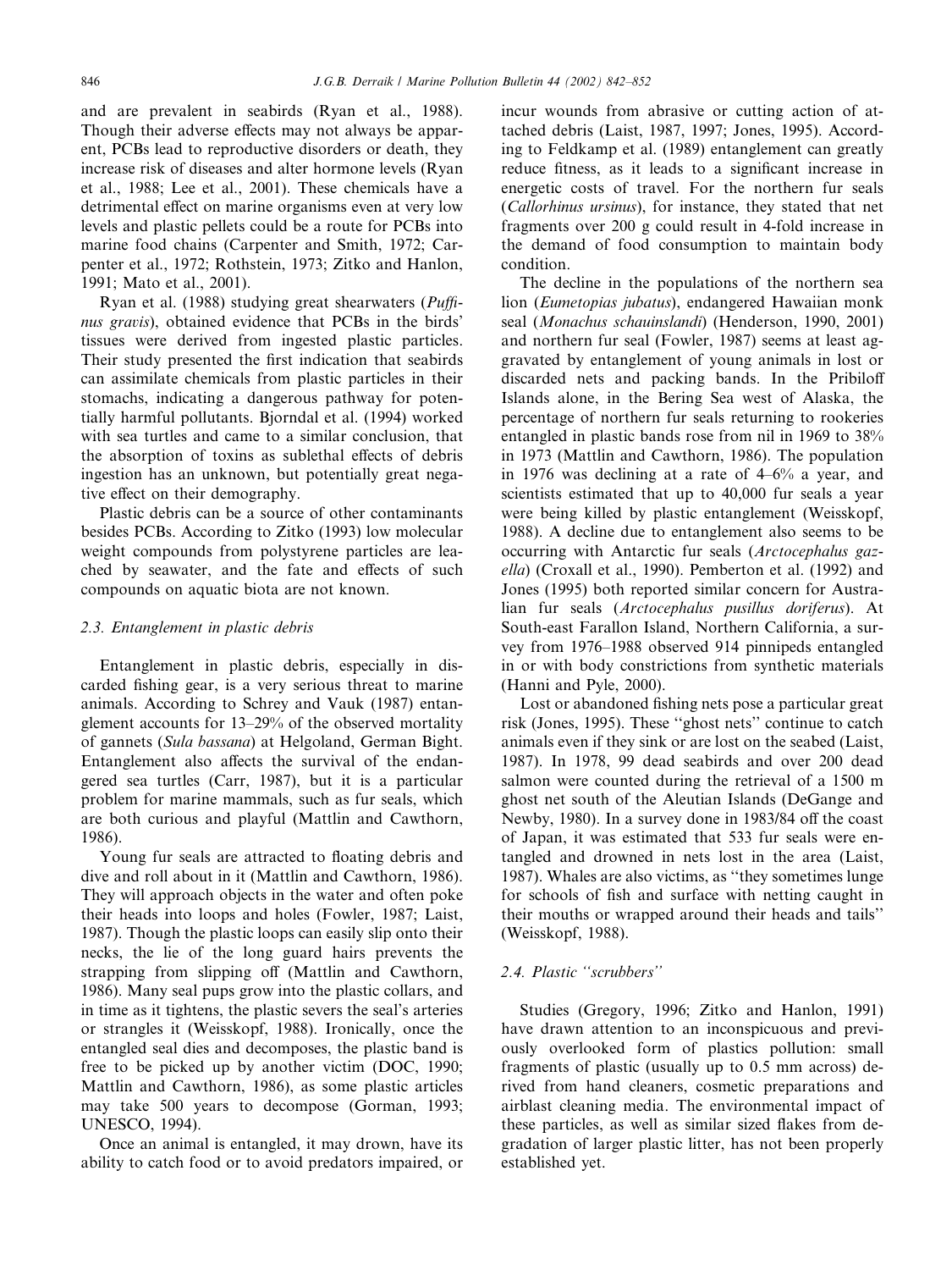In New Zealand and Canada, polyethylene and polystyrene scrubber grains respectively were identified in the cleansing preparations available in those markets, sometimes in substantial quantities (Gregory, 1996). In airblasting technology, polyethylene particles are used for stripping paint from metallic surfaces and cleaning engine parts, and can be recycled up to 10 times before they have to be discarded, sometimes significantly contaminated by heavy metals (Gregory, 1996). Once discarded they enter into foul water or reticulate sanitary systems, and though some may be trapped during sewage treatment, most will be discharged into marine waters; and as they float, they concentrate on surface waters and are dispersed by currents (Gregory, 1996).

There are many possible impacts of these persistent particles on the environment (Zitko and Hanlon, 1991). For instance, heavy metals or other contaminants could be transferred to filter feeding organisms and other invertebrates, ultimately reaching higher trophic levels (Gregory, 1996).

# 2.5. Drift plastic debris: possible pathway for the invasion of alien species

The introduction of alien species can have major consequences for marine ecosystems (Grassle et al., 1991). This biotic mixing is becoming a widespread problem due to human activities, and it is a potential threat to native marine biodiversity (McKinney, 1998). According to some estimates, global marine species diversity may decrease by as much as 58% if worldwide biotic mixing occurs (McKinney, 1998).

Plastics floating at sea may acquire a fauna of various encrusting organisms such as bacteria, diatoms, algae, barnacles, hydroids and tunicates (Carpenter et al., 1972; Carpenter and Smith, 1972; Minchin, 1996; Clark, 1997). The bryozoan Membranipora tuberculata, for instance, is believed to have crossed the Tasman Sea, from Australia to New Zealand, encrusted on plastic pellets (Gregory, 1978). The same species together with another bryozoan (Electra tenella) were found on plastics washed ashore on the Florida coast, USA, and they seem to be increasing their abundance in the region by drifting on plastic debris from the Caribbean area (Winston, 1982; Winston et al., 1997). Minchin (1996) also describes barnacles that crossed the North Atlantic Ocean attached to plastic debris.

Drift plastics can therefore increase the range of certain marine organisms or introduce species into an environment where they were previously absent (Winston, 1982). Gregory (1991, 1999) pointed out that the arrival of unwanted and aggressive alien taxa could be detrimental to littoral, intertidal and shoreline ecosystems. He emphasised the risk to the flora and fauna of conservation islands, for instance, as alien species could arrive rafted on drifting plastics.

#### 3. Discussion and recommendations

Though the seas cover the majority of our planet's surface, far less is known about the biodiversity of marine environments then that of terrestrial systems (Ormond et al., 1997). Irish and Norse (1996) examined all 742 papers published in the journal Conservation Biology and found that only 5% focused on marine ecosystems and species, compared with 67% on terrestrial and 6% on freshwater. As a result of this disparity, marine conservation biology severely lags behind the terrestrial counterpart (Murphy and Duffus, 1996), and this gap of knowledge poses major problems for conservation of marine biodiversity and must be addressed.

This study shows that there is overwhelming evidence that plastic pollution is a threat to marine biodiversity, already at risk from overfishing, climate change and other forms of anthropogenic disturbance. So far however, that evidence is basically anecdotal. There is a need for more research (especially long term monitoring) to assess the actual threat posed by plastic debris to marine species. The research information would provide input for conservation management, strengthen the basis for educational campaigns, and also provide marine scientists with better evidence that could be used to demand from the authorities more effort to mitigate the problem. Due to the long life of plastics on marine ecosystems, it is imperative that severe measures are taken to address the problem at both international and national levels, since even if the production and disposal of plastics suddenly stopped, the existing debris would continue to harm marine life for many decades.

#### 3.1. Plastics pollution and legislation

There have been nevertheless some attempts to promote the conservation of the world's oceans through international legislation, such as the establishment of the 1972 Convention on the Prevention of Marine Pollution by Dumping Wastes and Other Matter (the London Dumping Convention or LDC). The most important legislation addressing the increasing problem of marine pollution is probably the 1978 Protocol to the International Convention for the Prevention of Pollution from Ships (MARPOL), which recognised that vessels present a significant and controllable source of pollution into the marine environment (Lentz, 1987).

The Annex V of MARPOL is the key international authority for controlling ship sources of marine debris (Ninaber, 1997), and came into effect in 1988 (Clark, 1997). It ''restricts at sea discharge of garbage and bans at sea disposal of plastics and other synthetic materials such as ropes, fishing nets, and plastic garbage bags with limited exceptions'' (Pearce, 1992). More importantly, the Annex V applies to all watercraft, including small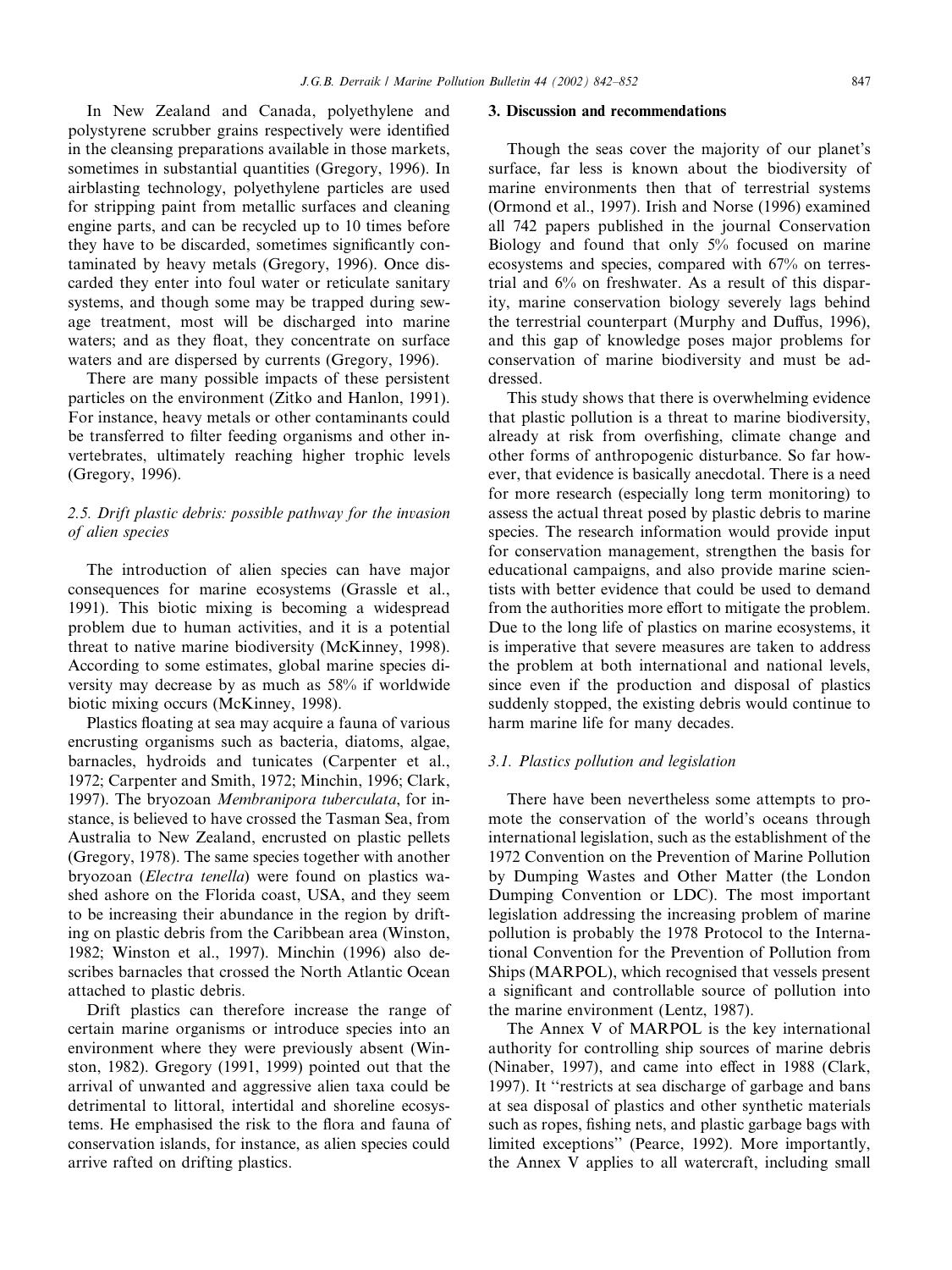recreational vessels (Nee, 1990). Seventy-nine countries have so far ratified the Annex V (CMC, 2002), and the signatory countries are required to take steps to fully implement it. Annex V also refers to ''special areas'', including the Mediterranean Sea, the Baltic Sea, the Black Sea, the Red Sea and the ''Gulfs'' areas, where discharge regulations are far more strict (Lentz, 1987).

Nevertheless, the legislation is still widely ignored, and ships are estimated to discard 6.5 million tons per year of plastics (Clark, 1997). Observers on board foreign fishing vessels within Australian waters, for instance, found that at least one-third of the vessels did not comply with the MARPOL regulations on the disposal of plastics (Jones, 1995). As Kirkley and McConnell (1997) pointed out, the compliance of individuals with laws is partly a question of economics. They believe most people (or companies) would not change their attitude if stopping the dumping of plastics into the ocean were economically costly. Henderson (2001) assessed the impact of Annex V and found reduction neither in the accumulation of marine debris nor in the entanglement rate of Hawaiian monk seals in the Northwestern Hawaiian Islands. Amos (1993) and Johnson (1994) however, found that it has been of some effect in reducing plastic litter in the oceans.

Legislation at the national level also plays an important role. Individual countries can be effective through their own legislation, such as laws that require degradability standards or that encourage recycling (Bean, 1987). In the USA, for instance, the Marine Plastics Pollution Research and Control Act of 1987 not only adopted Annex V, but also extended its application to US Navy vessels (Nee, 1990; Bentley, 1994). Ports and ocean carriers have to adapt to these regulations prohibiting the disposal of plastics at sea (Nee, 1990). The biggest difficulty however when it comes to legislation, is to actually enforce it in an area as vast as the world's oceans. It is therefore essential that neighbouring countries work together in order to ensure that all vessels comply with Annex V.

## 3.2. Other issues and ways to prevent marine pollution

Education is also a very powerful tool to address the issue, especially if it is discussed in schools. Youngsters not only can change habits with relative ease, but also be able to take their awareness into their families and the wider community, working as catalysts for change. Since land-based sources provide major inputs of plastic debris into the oceans, if a community becomes aware of the problem, and obviously willing to act upon it, it can actually make a significant difference. The power of education should not be underestimated, and it can be more effective than strict laws, such as the Suffolk County Plastics Law (in New York, USA) that banned

some retail food packaging and was unsuccessful in reducing beach and roadside litter (Ross and Swanson, 1995). There may also be a need for financial incentives as Ray and Grassle (1991) stressed ''no effort to conserve biological diversity is realistic outside the economics and public policies that drive the modern world''.

There are also more complicated aspects of the problem of plastic pollution. As it could be seen as a "side-effect" of progress, those countries undergoing economic development will seek their share of growth, putting an increasing pressure on the environment. It is unlikely that such nations would take any steps to reduce the use of plastics or their disposal into the oceans, if that would compromise any short-term economic gain. Especially when nations from the developed world are being careless themselves, and still failing to comply with the requirements of Annex V.

One possibility to mitigate the problem is the development and use of biodegradable and photodegradable plastics (Wolf and Feldman, 1991; Gorman, 1993). The US Navy, for instance, was working on a promising biopolymer (regenerated cellulose) for the fabrication of marine-disposable trash bags (Andrady et al., 1992). Unfortunately, the effects of the final degradation products of those materials are not yet known, and there is the danger of substituting one problem for another (Horsman, 1985; Wolf and Feldman, 1991; Quayle, 1992). Therefore studies were being done, for example, to monitor the degradation of polymers in natural waters under real-life conditions (Mergaert et al., 1995) and assess the impact of degradation products on estuarine benthos (Doering et al., 1994).

## 3.3. Final remarks

Ultimately, all sectors of the community should take their individual steps. Thinking globally and acting locally is a fundamental attitude to reduce such an environmental threat. A combination of legislation and the enhancement of ecological consciousness through education is likely to be the best way to solve such environmental problems. The general public and the scientific community have also the responsibility of ensuring that governments and businesses change their attitudes towards the problem. It is nevertheless certain that the environmental hazards that threaten the oceans' biodiversity, such as the pollution by plastic debris, must be urgently addressed.

''The last fallen mahogany would lie perceptibly on the landscape, and the last black rhino would be obvious in its loneliness, but a marine species may disappear beneath the waves unobserved and the sea would seem to roll on the same as always'' (Ray, 1988, p. 45).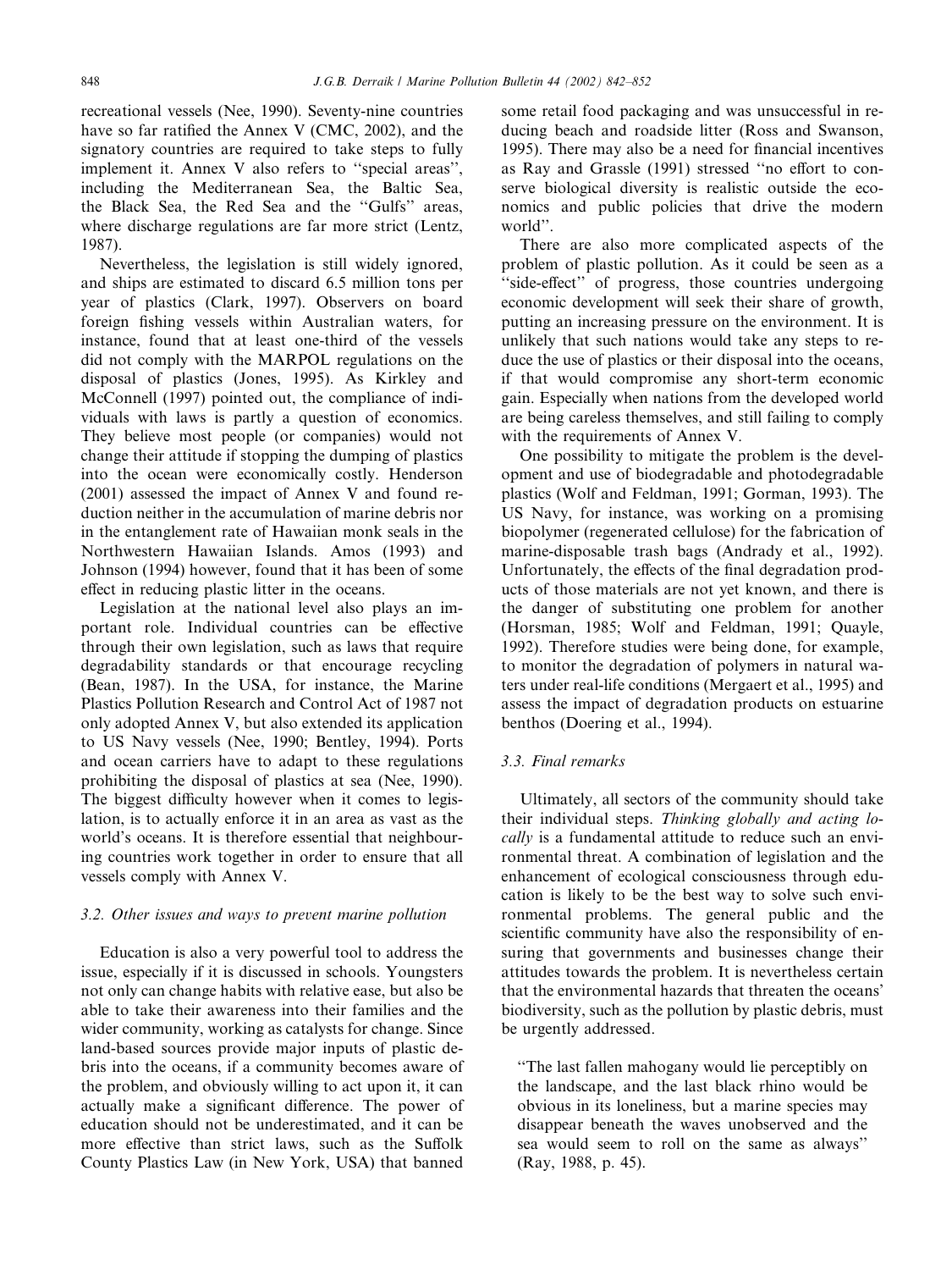# Acknowledgements

I would like to thank Jenny Smith for her thorough proof reading. Special thanks must go to Eduardo Secchi (Department of Zoology, University of Otago, New Zealand) and Gilberto Fillmann (CCMS––Plymouth Marine Laboratory, United Kingdom) for their valuable input.

# References

- Anon, 1975. Plastic cups found in fish. Marine Pollution Bulletin 6, 148.
- Anon, 1990. Garbage. Center for Marine Conservation, Washington DC.
- Amos, A.F., 1993. Solid waste pollution on Texas beaches: a post MARPOL annex V study, vol. 1. OCS Study MMS 93-0013. United States Department of Interior, New Orleans.
- Andrady, A.L., Pegram, J.E., Olson, T.M., 1992. Research and development of two marine-degradable biopolymers. Report, David-Taylor Research Centre, Research Triangle Park, Northern Carolina, USA.
- Azzarello, M.Y., Van-Vleet, E.S., 1987. Marine birds and plastic pollution. Marine Ecology Progress Series 37, 295–303.
- Baird, R.W., Hooker, S.K., 2000. Ingestion of plastic and unusual prey by a juvenile Harbour Porpoise. Marine Pollution Bulletin 40, 719– 720.
- Balazs, G., 1985. Impact of ocean debris on marine turtles: entanglement and ingestion. In: Shomura, R.S., Yoshida, H.O. (Eds.), Proceedings of the Workshop on the Fate and Impact of Marine Debris, 27–29 November 1984, Honolulu. US Department of Commerce, pp. 387–429. NOAA Technical Memorandum NMFS SWFC-54.
- Bean, M.J., 1987. Legal strategies for reducing persistent plastics in the marine environment. Marine Pollution Bulletin 18, 357– 360.
- Beatley, T., 1991. Protecting biodiversity in coastal environments: introduction and overview. Coastal Management 19, 1–19.
- Beck, C.A., Barros, N.B., 1991. The impact of debris on the Florida manatee. Marine Pollution Bulletin 22, 508–510.
- Bentley, R., 1994. Evaluation of environmentally acceptable packaging for Navy use. In: Marine Technology Society: Challenges and Opportunities in the Marine Environment––Conference Proceedings, pp. 656–662.
- Benton, T.G., 1995. From castaways to throwaways: marine litter in the Pitcairn Islands. Biological Journal of the Linnean Society 56,  $415 - 422$
- Bjorndal, K.A., Bolten, A.B., Lagueux, C.J., 1994. Ingestion of marine debris by juvenile sea turtles in coastal Florida habitats. Marine Pollution Bulletin 28, 154–158.
- Blight, L.K., Burger, A.E., 1997. Occurrence of plastic particles in seabirds from the eastern North Pacific. Marine Pollution Bulletin 34, 323–325.
- Bourne, W.R.P., Imber, M.J., 1982. Plastic pellets collected by a prion on Gough Island, Central South Atlantic Ocean. Marine Pollution Bulletin 13, 20–21.
- Bugoni, L., Krause, L., Petry, M.V., 2001. Marine debris and human impacts on sea turtles in Southern Brazil. Marine Pollution Bulletin 42, 1330–1334.
- Carpenter, E.J., Anderson, S.J., Harvey, G.R., Miklas, H.P., Peck, B.B., 1972. Polystyrene spherules in coastal waters. Science 178, 749–750.
- Carpenter, E.J., Smith, K.L., 1972. Plastics on the Sargasso Sea surface. Science 175, 1240–1241.
- Carr, A., 1987. Impact of nondegradable marine debris on the ecology and survival outlook of sea turtles. Marine Pollution Bulletin 18, 352–356.
- Cawthorn, M., 1989. Impacts of marine debris on wildlife in New Zealand coastal waters. In: Proceedings of Marine Debris in New Zealand's Coastal Waters Workshop, 9 March 1989, Wellington, New Zealand. Department of Conservation, Wellington, New Zealand, pp. 5–6.
- Clark, R.B., 1997. Marine Pollution. Clarendon Press, Oxford.
- CMC––Center for Marine Conservation, 2002. MARPOL/MPPRCA. Available online on <http://www.cmc-ocean.org/mdio/marpol.php3>.
- Coleman, F.C., Wehle, D.H.S., 1984. Plastic pollution: a worldwide problem. Parks 9, 9–12.
- Connors, P.G., Smith, K.G., 1982. Oceanic plastic particle pollution: suspected effect on fat deposition in red phalaropes. Marine Pollution Bulletin 13, 18–20.
- Corbin, C.J., Singh, J.G., 1993. Marine debris contamination of beaches in St. Lucia and Dominica. Marine Pollution Bulletin 26, 325–328.
- Croxall, J.P., Rodwell, S., Boyd, I.L., 1990. Entanglement in manmade debris of Antarctic fur seals at Bird Island, South Georgia. Marine Mammal Science 6, 221–233.
- Debrot, A.O., Tiel, A.B., Bradshaw, J.E., 1999. Beach debris in Curaçao. Marine Pollution Bulletin 38, 795–801.
- DeGange, A.R., Newby, T.C., 1980. Mortality of seabirds and fish in a lost salon driftnet. Marine Pollution Bulletin 1, 322–323.
- DOC––Department of Conservation, 1990. Marine Debris. Wellington, New Zealand.
- Doering, P.H., Sullivan, B.K., Jeon, H., 1994. Effects of biodegradable plastic components on metabolism of an estuarine benthos. Journal of Environmental Polymer Degradation 2, 271–275.
- Duguy, R., Moriniere, P., Lemilinaire, C., 1998. Factors of mortality of marine turtles in the Bay of Biscay. Oceanologia Acta 21, 383– 388.
- Feldkamp, S., Costa, D., DeKrey, G.K., 1989. Energetics and behavioural effects of net entanglement on juvenile northern fur seals Callorhinus ursinus. Fisheries Bulletin 87, 85–94.
- Fergusson, W.C., 1974. Summary. In: Staudinger, J.J.P. (Ed.), Plastics and the Environment. Hutchinson and Co, London, p. 2.
- Fowler, C.W., 1987. Marine debris and northern fur seals: a case study. Marine Pollution Bulletin 18, 326–335.
- Fry, D.M., Fefer, S.I., Sileo, L., 1987. Ingestion of plastic debris by Laysan albatross and wedge-tailed shearwaters in the Hawaiian Islands. Marine Pollution Bulletin 18, 339–343.
- Furness, R.W., 1985. Plastic particle pollution: accumulation by Procellariiform seabirds at Scottish colonies. Marine Pollution Bulletin 16, 103–106.
- Galgani, F., Burgeot, T., Bocquene, G., Vincent, F., Leaute, J.P., Labastie, J., Forest, A., Guichet, R., 1995a. Distribution and abundance of debris on the continental shelf of the Bay of Biscay and in Seine Bay. Marine Pollution Bulletin 30, 58–62.
- Galgani, F., Jaunet, S., Campillo, A., Guenegen, X., His, E., 1995b. Distribution and abundance of debris on the continental shelf of the north-western Mediterranean Sea. Marine Pollution Bulletin 30, 713–717.
- Galgani, F., Souplet, A., Cadiou, Y., 1996. Accumulation of debris on the deep sea floor of the French Mediterranean Coast. Marine Ecology Progress Series 142, 225–234.
- Galgani, F., Leaute, J.P., Moguedet, P., Souplets, A., Verin, Y., Carpenter, A., Goraguer, H., Latrouite, D., Andral, B., Cadiou, Y., Mahe, J.C., Poulard, J.C., Nerisson, P., 2000. Litter on the sea floor along European coasts. Marine Pollution Bulletin 40, 516–527.
- Garrity, S.D., Levings, S.C., 1993. Marine debris along the Caribbean coast of Panama. Marine Pollution Bulletin 26, 317–324.
- Gilligan, M.R., Randal, S.P., Richardson, J.P., Kozel, T.R., 1992. Rates of accumulation of marine debris in Chatham County, Georgia. Marine Pollution Bulletin 24, 436–441.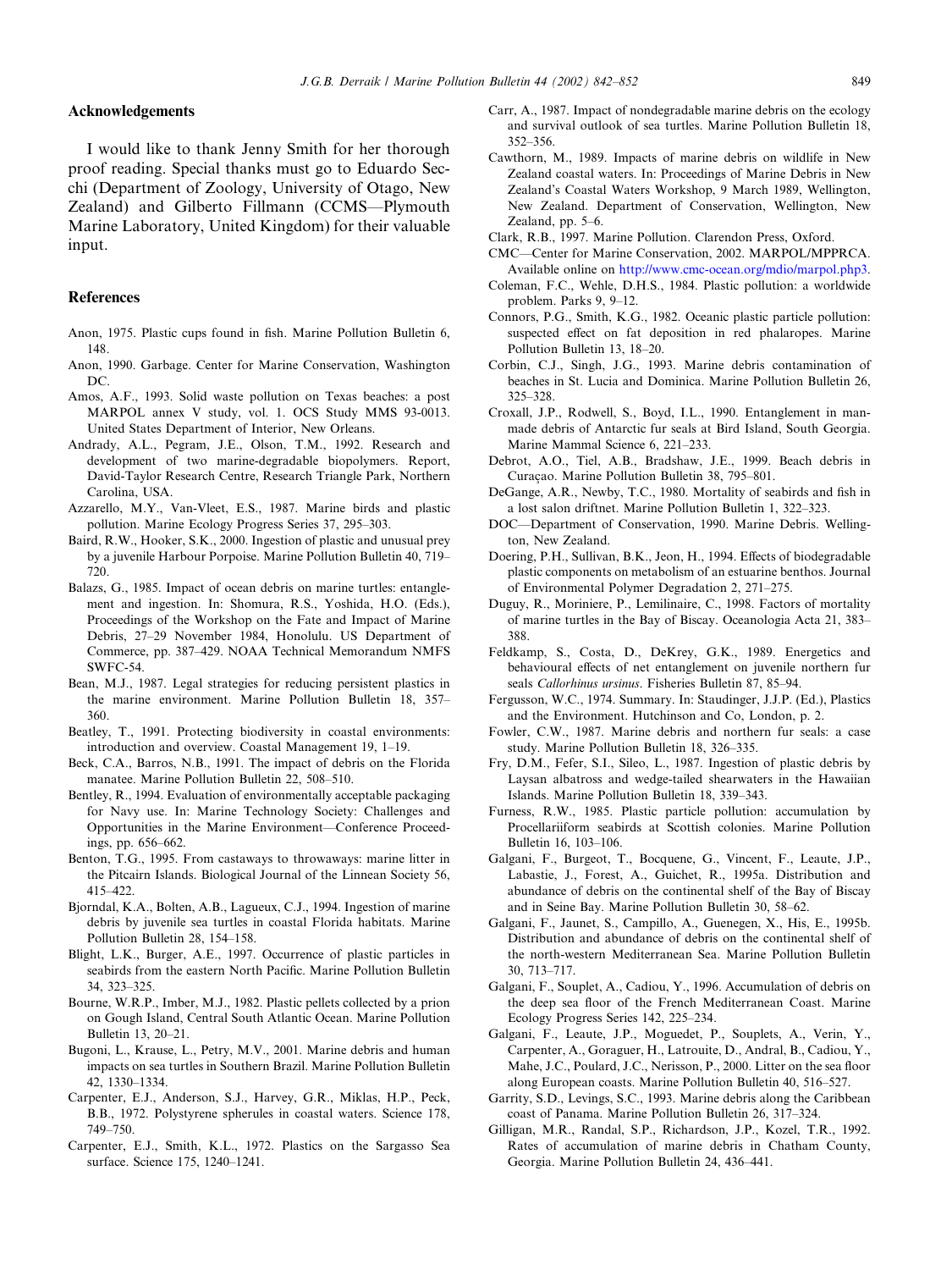- Goldberg, E.D., 1994. Diamonds and plastics are forever? Marine Pollution Bulletin 28, 466.
- Goldberg, E.D., 1995. The health of the oceans––a 1994 update. Chemical Ecology 10, 3–8.
- Goldberg, E.D., 1997. Plasticizing the seafloor: an overview. Environmental Technology 18, 195–202.
- Golik, A., 1997. Debris in the Mediterranean Sea: types, quantities, and behavior. In: Coe, J.M., Rogers, D.B. (Eds.), Marine Debris–– Sources, Impacts and Solutions. Springer-Verlag, New York, pp. 7–14.
- Gorman, M., 1993. Environmental Hazards––Marine Pollution. ABC-CLIO Inc, Santa Barbara.
- Gramentz, D., 1988. Involvement of loggerhead turtle with the plastic, metal, and hydrocarbon pollution in the Central Mediterranean. Marine Pollution Bulletin 19, 11–13.
- Grassle, J.F., Lassere, P., McIntyre, A.D., Ray, G.C., 1991. Marine biodiversity and ecosystem function. Biology International Special Issue 23, 1–19.
- Gregory, M.R., 1977. Plastic pellets on New Zealand beaches. Marine Pollution Bulletin 8, 82–84.
- Gregory, M.R., 1978. Accumulation and distribution of virgin plastic granules on New Zealand beaches. New Zealand Journal of Marine and Freshwater Research 12, 399–414.
- Gregory, M.R., 1989. Accumulation of plastic debris in New Zealand's coastal waters and exclusive economic zone. In: Proceedings of Marine Debris in New Zealand's Coastal Waters Workshop, 9 March 1989, Wellington, New Zealand. Department of Conservation, Wellington, New Zealand, pp. 3–4.
- Gregory, M.R., 1991. The hazards of persistent marine pollution: drift plastics and conservation islands. Journal of the Royal Society of New Zealand 21, 83–100.
- Gregory, M.R., 1996. Plastic ''scrubbers'' in hand cleansers: a further (and minor) source for marine pollution identified. Marine Pollution Bulletin 32, 867–871.
- Gregory, M.R., 1999. Plastics and South Pacific Island shores: environmental implications. Ocean and Coastal Management 42, 603–615.
- Gregory, M.R., Ryan, P.G., 1997. Pelagic plastics and other seaborne persistent synthetic debris: a review of Southern Hemisphere perspectives. In: Coe, J.M., Rogers, D.B. (Eds.), Marine Debris––Sources, Impacts and Solutions. Springer-Verlag, New York, pp. 49–66.
- Hanni, K.D., Pyle, P., 2000. Entanglement of pinnipeds in synthetic materials at South-east Farallon Island, California, 1976–1998. Marine Pollution Bulletin 40, 1076–1081.
- Hansen, J., 1990. Draft position statement on plastic debris in marine environments. Fisheries 15, 16–17.
- Henderson, J.R., 1990. A review of Hawaiian monk seal entanglement in marine debris. In: Shomura, R.S., Yoshida, H.O. (Ed.), Proceedings of the Workshop on the Fate and Impact of Marine Debris, 27–29 November 1984, Honolulu. US Department of Commerce, pp. 326–336.
- Henderson, J.R., 2001. A pre- and post-MARPOL Annex V summary of Hawaiian monk seal entanglements and marine debris accumulation in the Northwestern Hawaiian Islands, 1982–1988. Marine Pollution Bulletin 42, 584–589.
- Hess, N.A., Ribic, C.A., Vining, I., 1999. Benthic marine debris, with an emphasis on fishery-related items, surrounding Kodiak Island, Alaska, 1994–1996. Marine Pollution Bulletin 38, 885–890.
- Horsman, P.V., 1982. The amount of garbage pollution from merchant ships. Marine Pollution Bulletin 13, 167–169.
- Horsman, P.V., 1985. Garbage kills. BBC Wildlife 3, 391–393.
- Irish, K.E., Norse, E.A., 1996. Scant emphasis on marine biodiversity. Conservation Biology 10, 680.
- Johnson, S.W., 1994. Deposition of trawl web on an Alaska beach after implementation of MARPOL Annex V Legislation. Marine Pollution Bulletin 28, 477–481.
- Jones, M.M., 1995. Fishing debris in the Australian marine environment. Marine Pollution Bulletin 30, 25–33.
- Kanehiro, H., Tokai, T., Matuda, K., 1995. Marine litter composition and distribution on the seabed of Tokyo Bay. Fisheries Engineering 31, 195–199.
- Kartar, S., Abou-Seedo, F., Sainsbury, M., 1976. Polystyrene spherules in the Severn Estuary––a progress report. Marine Pollution Bulletin 7, 52.
- Kirkley, J., McConnell, K.E., 1997. Marine debris: benefits, costs and choices. In: Coe, J.M., Rogers, D.B. (Eds.), Marine Debris–– Sources, Impacts and Solutions. Springer-Verlag, New York, pp. 171–185.
- Laist, D.W., 1987. Overview of the biological effects of lost and discarded plastic debris in the marine environment. Marine Pollution Bulletin 18, 319–326.
- Laist, D.W., 1997. Impacts of marine debris: entanglement of marine life in marine debris including a comprehensive list of species with entanglement and ingestion records. In: Coe, J.M., Rogers, D.B. (Eds.), Marine Debris––Sources, Impacts and Solutions. Springer-Verlag, New York, pp. 99–139.
- Lara-Dominguez, A.L., Villalobos-Zapata, G.J., Rivera-Arriaga, E., Vera-Herrera, F., Alvarez-Guillen, H., 1994. Source of solid garbage in Campeche beaches, Mexico. Revista de la Sociedad Mexicana de Historia Natural 45, 133–142.
- Lee, K., Tanabe, S., Koh, C., 2001. Contamination of polychlorinated biphenyls (PCBs) in sediments from Kyeonggi Bay and nearby areas, Korea. Marine Pollution Bulletin 42, 273–279.
- Lentz, S.A., 1987. Plastics in the marine environment: legal approaches for international action. Marine Pollution Bulletin 18, 361–365.
- Lovejoy, T.E., 1997. Biodiversity: what is it? In: Reaka-Kudla, M.K., Wilson, D.E., Wilson, E.O. (Eds.), Biodiversity II: Understanding and Protecting our Biological Resources. Joseph Henry Press, Washington DC, pp. 7–14.
- Madzena, A., Lasiak, T., 1997. Spatial and temporal variations in beach litter on the Transkei coast of South Africa. Marine Pollution Bulletin 34, 900–907.
- Manski, D.A., Gregg, W.P., Cole, C.A., Richards, D.V., 1991. Annual Report of the National Park Marine Debris Monitoring Program: 1990 Marine Debris Surveys. National Park Services, Washington DC.
- Mattlin, R.H., Cawthorn, M.W., 1986. Marine debris––an international problem. New Zealand Environment 51, 3–6.
- Mato, Y., Isobe, T., Takada, H., Kanehiro, H., Ohtake, C., Kaminuma, T., 2001. Plastic resin pellets as a transport medium for toxic chemicals in the marine environment. Environmental Science Technology 35, 318–324.
- McKinney, R.L., 1998. On predicting biotic homogenization––speciesarea patterns in marine biota. Global Ecology and Biogeography Letters 7, 297–301.
- Mergaert, J., Wouters, A., Anderson, C., Swings, J., 1995. In situ biodegradation of poly(3-hydroxybutyrate) and poly(3-hydroxybutyrate-co-3-hydroxyvalerate) in natural waters. Canadian Journal of Microbiology 41, 154–159.
- Minchin, D., 1996. Tar pellets and plastics as attachment surfaces for Lepadid cirripedes in the North Atlantic Ocean. Marine Pollution Bulletin 32, 855–859.
- Morris, R.J., 1980. Floating plastic debris in the Mediterranean. Marine Pollution Bulletin 11, 125.
- Moser, M.L., Lee, D.S., 1992. A fourteen-year survey of plastic ingestion by western North Atlantic seabirds. Colonial Waterbirds 15, 83–94.
- Murphy, D.D., Duffus, D.A., 1996. Conservation biology and marine biodiversity. Conservation Biology 10, 311–312.
- National Research Council, 1995. Understanding marine biodiversity. National Academy Press, Washington DC.
- Nee, J., 1990. What do you do when the nearest trashcan is 2000 miles away? Seafarer 39, 8–9.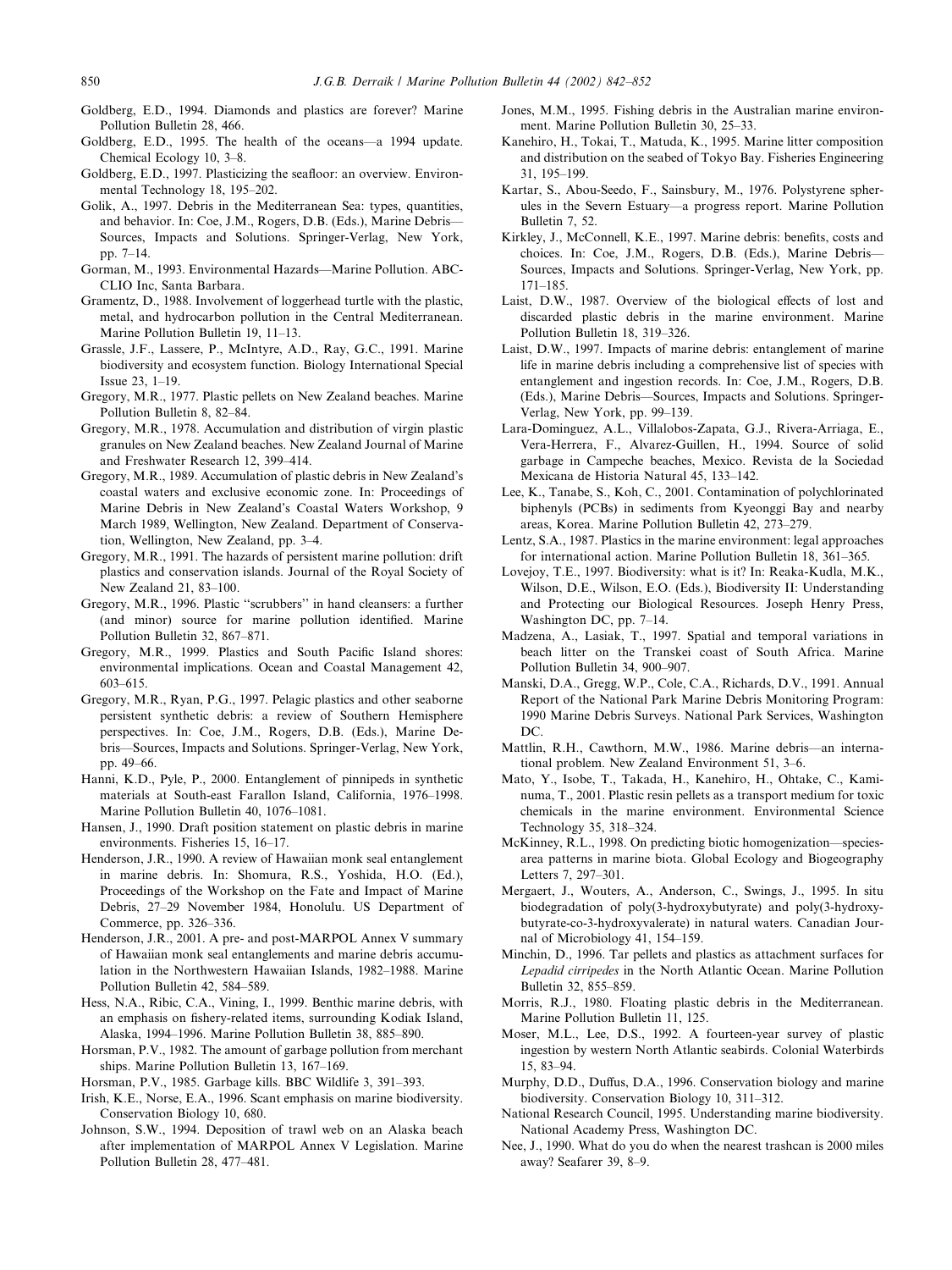- Ninaber, E., 1997. MARPOL Annex V, commercial ships, and port reception facilites: making it work. In: Coe, J.M., Rogers, D.B. (Eds.), Marine Debris––Sources, Impacts and Solutions. Springer-Verlag, New York, pp. 239–243.
- O'Hara, K., Iudicello, S., Bierce, R., 1988. A Citizen's Guide to Plastics in the Ocean: More than a Litter Problem. Center for Marine Conservation, Washington DC.
- Ormond, R.F.G., Gage, J.D., Angel, M.V., 1997. Marine biodiversity: patterns and processes. Cambridge University Press, Cambridge.
- Pearce, J.B., 1992. Marine vessel debris: a North American perspective. Marine Pollution Bulletin 24, 586–592.
- Pemberton, D., Brothers, N.P., Kirkwood, R., 1992. Entanglement of Australian fur seals in man-made debris in Tasmanian waters. Wildlife Research 19, 151–159.
- Pruter, A.T., 1987. Sources, quantities and distribution of persistent plastics in the marine environment. Marine Pollution Bulletin 18, 305–310.
- Quayle, D.V., 1992. Plastics in the marine environment: problems and solutions. Chemical Ecology 6, 69–78.
- Ray, G.C., 1988. Ecological diversity in coastal zones and oceans. In: Wilson, E.O., Peter, F.M. (Eds.), Biodiversity. National Academy Press, Washington DC, pp. 36–50.
- Ray, G.C., Grassle, J.F., 1991. Marine biological diversity. BioScience 41, 453–457.
- Redford, D.P., Trulli, H.K., Trulli, W.R., 1997. Sources of plastic pellets in the aquatic environment. In: Coe, J.M., Rogers, D.B. (Eds.), Marine Debris––Sources, Impacts and Solutions. Springer-Verlag, New York, pp. 335–343.
- Ribic, C.A., 1998. Use of indicator items to monitor marine debris on a New Jersey Beach from 1991 to 1996. Marine Pollution Bulletin 36, 887–891.
- Ribic, C.A., Scott, W.J., Cole, C.A., 1997. Distribution, type, accumulation, and source of marine debris in the United States, 1989–1993. In: Coe, J.M., Rogers, D.B. (Eds.), Marine Debris––Sources, Impacts and Solutions. Springer-Verlag, New York, pp. 35–47.
- Robards, M.D., Piatt, J.F., Wohl, K.D., 1995. Increasing frequency of plastic particles ingested by seabirds in the subarctic North Pacific. Marine Pollution Bulletin 30, 151–157.
- Ross, S.S., Parker, R., Strickland, M., 1991. A survey of shoreline litter in Halifax Harbour 1989. Marine Pollution Bulletin 22, 245–248.
- Ross, S.S., Swanson, R.L., 1995. The impact of the Suffolk County, New York, plastics ban on beach and roadside litter. Journal of Environmental Systems 23, 337–351.
- Rothstein, S.I., 1973. Plastic particle pollution of the surface of the Atlantic Ocean: evidence from a seabird. Condor 75, 344–345.
- Ryan, P.G., 1987a. The incidence and characteristics of plastic particles ingested by seabirds. Marine Environment Research 23, 175–206.
- Ryan, P.G., 1987b. The origin and fate of artefacts stranded on islands in the African sector of the Southern Ocean. Environmental Conservation 14, 341–346.
- Ryan, P.G., 1988. Effects of ingested plastic on seabird feeding: evidence from chickens. Marine Pollution Bulletin 19, 125–128.
- Ryan, P.G., Connell, A.D., Gardner, B.D., 1988. Plastic ingestion and PCBs in seabirds: is there a relationship? Marine Pollution Bulletin 19, 174–176.
- Ryan, P.G., Moloney, C.L., 1990. Plastic and other artefacts on South African beaches: temporal trends in abundance and composition. South African Journal of Science 86, 450–452.
- Schrey, E., Vauk, G.J.M., 1987. Records of entangled gannets (Sula bassana) at Helgoland, German Bight. Marine Pollution Bulletin 18, 350–352.
- Secchi, E., Zarzur, S., 1999. Plastic debris ingested by a Blainville's beaked whale, Mesoplodon densirostris, washed ashore in Brazil. Aquatic Mammals 25, 21–24.
- Shaw, D.G., 1977. Pelagic tar and plastic in the Gulf of Alaska and Bering Sea: 1975. Science of the Total Environment 8, 13–20.
- Shaw, D.G., Mapes, G.A., 1979. Surface circulation and the distribution of pelagic tar and plastic. Marine Pollution Bulletin 10, 160– 162.
- Shaw, D.G., Day, R.H., 1994. Colour- and form-dependent loss of plastic micro-debris from the North Pacific Ocean. Marine Pollution Bulletin 28, 39–43.
- Shiber, J.G., 1979. Plastic pellets on the coast of Lebanon. Marine Pollution Bulletin 10, 28–30.
- Shiber, J.G., 1982. Plastic pellets on Spain's 'Costa del Sol' beaches. Marine Pollution Bulletin 13, 409–412.
- Shiber, J.G., 1987. Plastic pellets and tar on Spain's Mediterranean beaches. Marine Pollution Bulletin 18, 84–86.
- Slip, D.J., Burton, H.R., 1991. Accumulation of fishing debris, plastic litter, and other artefacts, on Heard and Macquarie Islands in the Southern Ocean. Environmental Conservation 18, 249–254.
- Slip, D.J., Green, K., Woehler, E.J., 1990. Ingestion of anthropogenic articles by seabirds at Macquarie Island. Marine Ornithology 18, 74–77.
- Smith, P., Tooker, J., 1990. Marine debris on New Zealand coastal beaches. Greenpeace, Auckland.
- Snelgrove, P.V.R., 1999. Getting to the bottom of marine biodiversity: sedimentary habitats. BioScience 49, 129–138.
- Spear, L.B., Ainley, D.G., Ribic, C.A., 1995. Incidence of plastic in seabirds from the Tropical Pacific, 1984–91: relation with distribution of species, sex, age, season, year and body weight. Marine Environmental Research 40, 123–146.
- Stefatos, A., Charalampakis, M., Papatheodorou, G., Ferentinos, G., 1999. Marine debris on the seafloor of the Mediterranean Sea: examples from two enclosed gulfs in Western Greece. Marine Pollution Bulletin 36, 389–393.
- Tarpley, R.J., Marwitz, S., 1993. Plastic debris ingestion by cetaceans along the Texas coast: two case reports. Aquatic Mammals 19, 93– 98.
- Tickel, C., 1997. The value of biodiversity. In: Ormond, R.F.G., Gage, J.D., Angel, M.V. (Eds.), Marine Biodiversity: Patterns and Processes. Cambridge University Press, Cambridge, pp. xiii–xxii.
- Tomás, J., Guitart, R., Mateo, R., Raga, J.A., 2002. Marine debris ingestion in loggerhead sea turtles, Caretta caretta, from the Western Mediterranean. Marine Pollution Bulletin 44, 211–216.
- UNESCO, 1994. Marine Debris: Solid Waste Management Action Plan for the Wider Caribbean. IOC Technical Series 41, Paris.
- Van Franeker, J.A., Bell, P.J., 1988. Plastic ingestion by petrels breeding in Antarctica. Marine Pollution Bulletin 19, 672–674.
- Vauk, G.J.M., Schrey, E., 1987. Litter pollution from ships in the German Bight. Marine Pollution Bulletin 18, 316–319.
- Walker, T.R., Reid, K., Arnould, J.P.Y., Croxall, J.P., 1997. Marine debris surveys at Bird Island, South Georgia 1990–1995. Marine Pollution Bulletin 34, 61–65.
- Weisskopf, M., 1988. Plastic reaps a grim harvest in the oceans of the world (plastic trash kills and maims marine life). Smithsonian 18, 58.
- Whiting, S.D., 1998. Types and sources of marine debris in Fog Bay, Northern Australia. Marine Pollution Bulletin 36, 904–910.
- Wilber, R.J., 1987. Plastic in the North Atlantic. Oceanus 30, 61–68.
- Williams, A.T., Simmons, S.L., 1997. Estuarine litter at the river/beach interface in the Bristol Channel, United Kingdom. Journal of Coastal Research 13, 1159–1165.
- Williams, A.T., Tudor, D.T., 2001. Litter burial and exhumation: spatial and temporal distribution on a cobble pocket beach. Marine Pollution Bulletin 42, 1031–1039.
- Winston, J.E., 1982. Drift plastic––an expanding niche for a marine invertebrate? Marine Pollution Bulletin 13, 348–357.
- Winston, J.E., Gregory, M.R., Stevens, L.M., 1997. Encrusters, epibionts, and other biota associated with pelagic plastics: a review of biogeographical, environmental, and conservation issues. In: Coe, J.M., Rogers, D.B. (Eds.), Marine Debris––Sources, Impacts and Solutions. Springer-Verlag, New York, pp. 81–97.